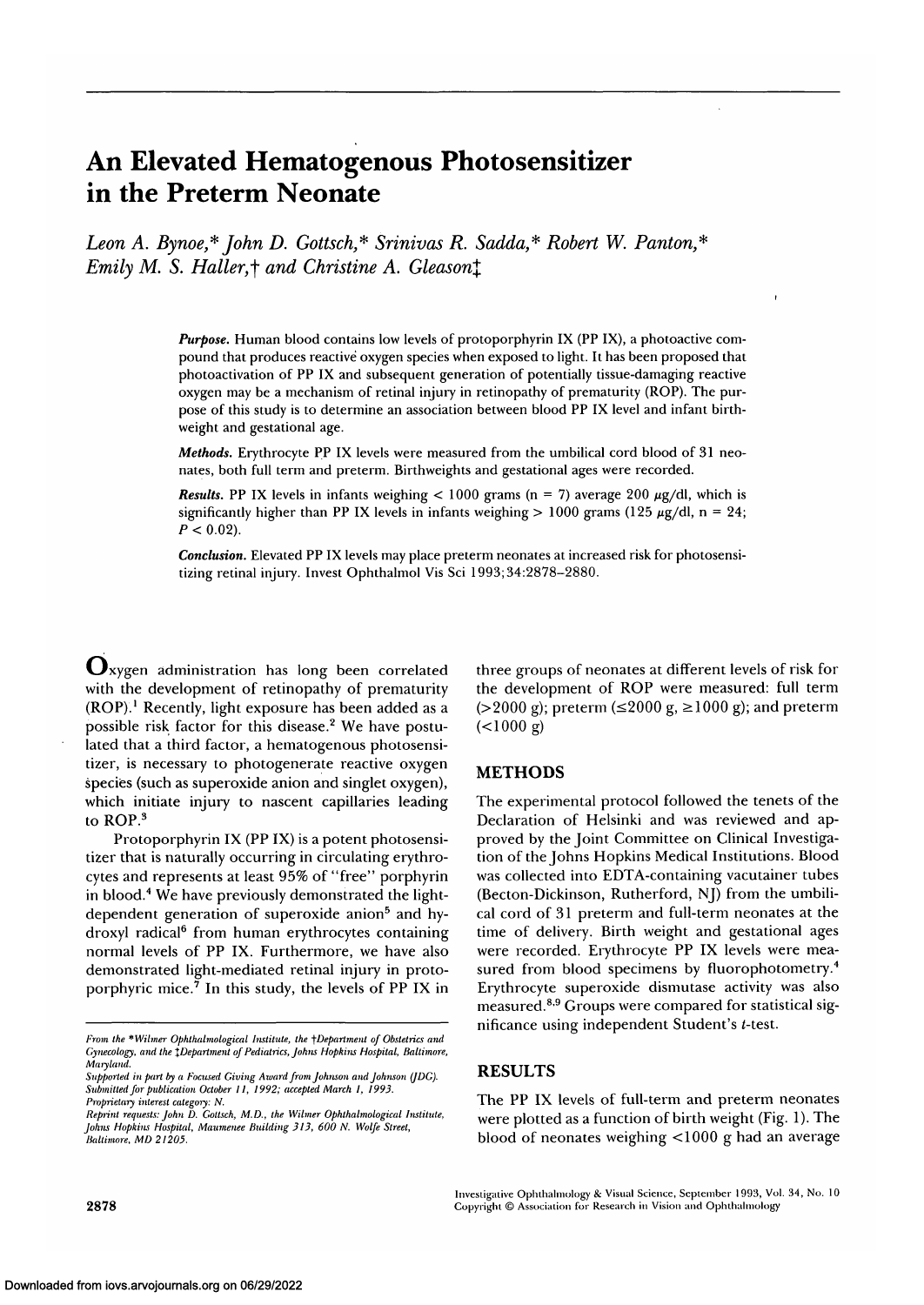#### **Elevated Photosensitizer in Preterm Neonates** 2879

PP IX of 200  $\pm$  65  $\mu$ g/dl, which was significantly higher than neonates weighing  $\geq 1000$  g (125  $\pm$  32)  $\mu$ g/dl;  $P < 0.02$ ). The PP IX levels were also analyzed with respect to gestational age (Fig. 2). From this figure, it is shown that neonates from 24 to 27 weeks' gestational age had an average PP IX level that was at least 50% higher than other gestational age groups (i.e., for age group 36 to 40 weeks, the PP IX level was  $131 \pm 40 \,\mu$ g/dl; for >40 weeks, the value was  $107 \pm 23$  $\mu$ g/dl). Of note is that all infants in the 24 to 27 weeks' gestational age group weighed <1000 g. No significant differences were found in erythrocyte superoxide dismutase activity levels (722  $\pm$  173 U/ml).

### **DISCUSSION**

This study demonstrates that a potent photosensitizer, PP IX, is significantly elevated in the preterm neonate weighing <1000 g when compared to full-term infants or preterm infants weighing  $\geq 1000$  g. An inverse relationship between birth weight and ROP has been well documented. With light exposure and high oxygen tension, PP IX in erythrocytes could produce singlet  $\alpha$ ygen, superoxide anion, and hydroxyl radical,<sup>5,6</sup> which could potentially damage nascent capillaries. A hematogenous photosensitization model of ROP could explain how the factors of increased oxygen tension and light interact to produce the disease. If elevated PP IX is implicated as a factor in ROP, then exposure to blue light should be avoided, because blue light (the Soret band centered at 410 nm) is the excitation wavelength that causes the greatest production of free radicals from PP IX.3 Although light exposure has



**FIGURE l.** Erythrocyte PP IX levels of neonates weighing  $1000 \text{ g}$  (n = 7), between 1000 and 2000 g (n = 6), and  $>$  2000 g (n = 18). The PP IX levels were significantly higher in infants weighing  $\langle 1000 \text{ g } (P \le 0.02) \rangle$ .



**FIGURE** 2. Erythrocyte PP IX levels plotted against gestational age. The 24- to 27-week age group ( $n = 7$ ) revealed significantly elevated PP IX levels when compared with each of the other age groups *(P <* 0.02). For the age groups 28 to 35, 36 to 40, and  $>40$  weeks,  $n = 7$ , 12, and 5, respectively.

been proposed as a risk factor for  $\mathsf{ROP}, ^\mathsf{2}$  evidence that light exposure does not play a role in the development of ROP was suggested in a study comparing usual lighting and reduced lighting levels in the intensive care nursery.<sup>10</sup> Considering the findings presented herein, perhaps further studies specifically investigating the effect of blue light exposure on preterm infants should be performed.

Physiologic findings in preterm neonates may predispose them to photosensitizing retinal injury. These include the absence of a pupillary light reflex with fixed dilated pupils<sup>11</sup> and a decrease in eyelid closure when the gestational age is less than  $28$  weeks.<sup>12</sup> All these factors increase the amount of light reaching the retina. Also, ROP has a predilection to develop in the temporal and nasal regions, areas where retinal light dose is highest.<sup>13</sup>

Levels of PP IX in full-term and preterm neonatal cord blood has been reported to be elevated when compared to PP IX levels in adults.<sup>14</sup> We have confirmed this observation and have demonstrated that low birth weight is an important factor in infant PP IX levels (i.e., there was no significant difference in PP IX levels between preterm and full-term neonates weighing  $\geq$  1000 g). Further study is warranted to determine if infants who develop ROP have higher levels of PP IX at birth or develop higher levels during the high-risk period after birth.

#### *Key Words*

ROP, protoporphyrin IX, hematogenous photosensitization, light exposure, preterm neonate